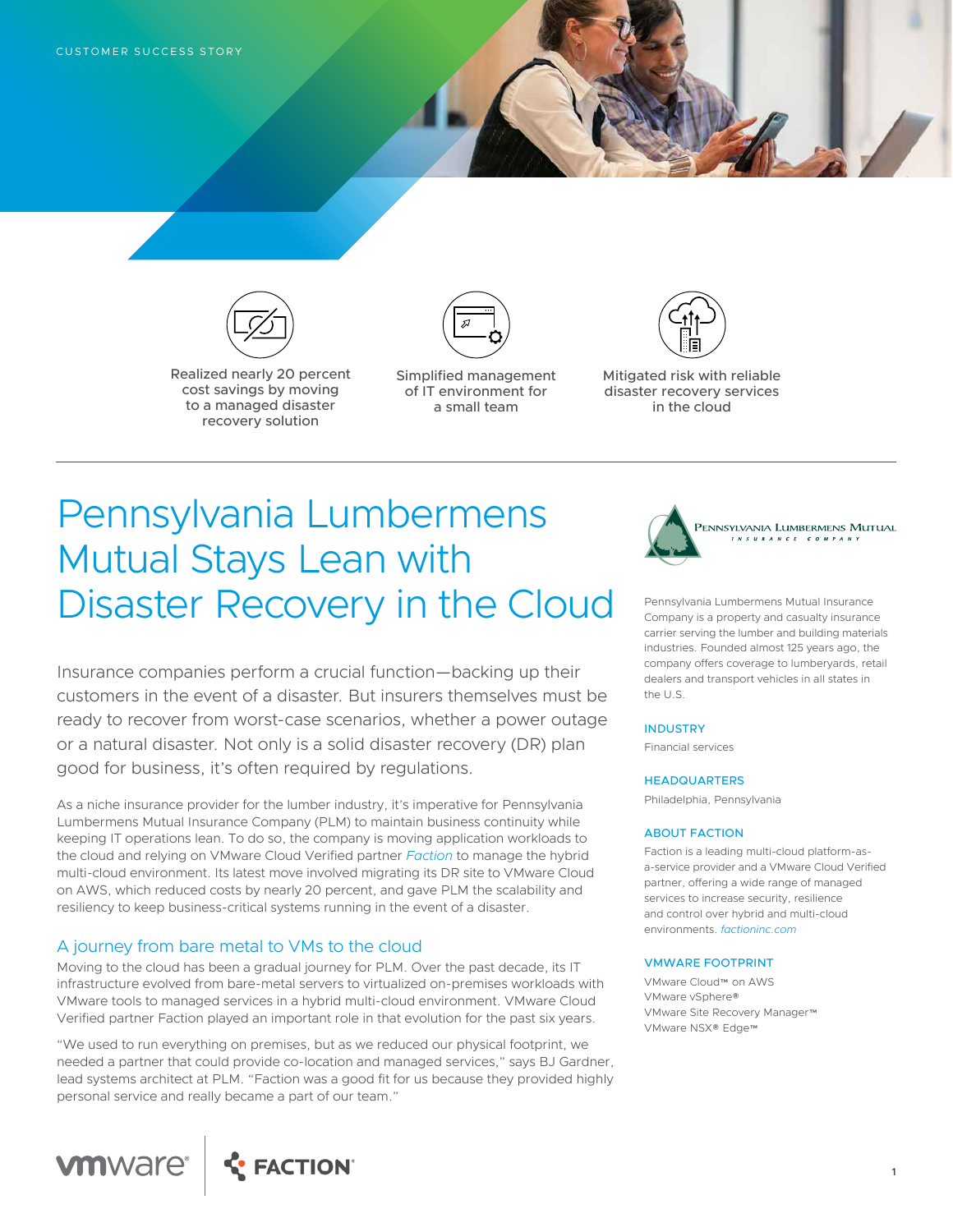

routing issues." Faction started by hosting a private cloud environment in New Jersey and providing a DR site in Atlanta, Georgia, with PLM managing its own backup and recovery from its on-premises data center in Philadelphia. But when the contract came up for renewal in 2018, there was a new opportunity to explore thanks to Faction's participation in the VMware Cloud Provider™ Program.

"After losing some headcount, we needed a way to manage the backup process with fewer resources," Gardner says. "Faction had just started offering its Hybrid Disaster Recovery as a Service offering with VMware Cloud on AWS. It was a great fit for our needs."

It also kicked off the next phase of PLM's journey to the cloud.

# Securing the future with managed disaster recovery in the cloud

Already using VMware solutions for its on-premises workloads, IT decision-makers at PLM felt comfortable moving the DR environment to VMware Cloud on AWS. The Faction Hybrid Disaster Recovery as a Service (DRaaS) offering uses the proven VMware platform to bring the scale and flexibility of the public cloud to PLM's backup and recovery needs.

"Faction provides a single point of contact for our recovery cycle, with a fully scripted plan and defined recovery point objectives," explains Gardner. "We can rely on Faction and the VMware Cloud on AWS platform to get us back up and running when needed."

The DR solution is the latest addition to PLM's hybrid multi-cloud environment. That includes business-critical systems such as policy and claims applications, hosted in public clouds by the vendors, and the document imaging system running in Faction's data center. It also includes systems running on premises in PLM's data center, such as the accounting application, legacy systems, file servers and the Office 365 suite, including Microsoft Dynamics 365.

The workloads in these two data centers are replicated to the cloud-based DR site. Faction uses VMware Site Recovery Manager to orchestrate failover and failback operations—tasks such as defining the recovery plan, creating protection groups and re-IPing machines.

"VMware tools are crucial to PLM's DR environment," says Shaun Brower, systems engineer at Faction. "With the underlying support of VMware vSphere and VMware Site Recovery Manager, we can automate operations, perform tests with minimal disruption and act fast in the event of downtime."

Faction also uses VMware NSX Edge devices as firewalls, removing the maintenance burden from PLM IT staff. As Gardner points out, "The beauty of managed services is that we don't have to think about detailed network components or worry about

"VMware and Faction have paved the way for us to continue moving our workloads to the cloud. We aim to have a distributed IT environment across multiple private and public clouds—which ultimately keeps our operations more secure and available."

BJ GARDNER LEAD SYSTEMS ARCHITECT, PENNSYLVANIA LUMBERMENS MUTUAL INSURANCE COMPANY

## Cost-effective scalability and flexibility

In the insurance business, extended downtime or data loss is not an option—insurers must provide reliable services under any circumstances. But staying prepared day to day can be time consuming and expensive.

By working with Faction to move its DR site to VMware Cloud on AWS, PLM's lean IT team has offloaded several tasks, including maintenance of physical hosts and manual backups. The company has also gained near-limitless scalability to handle growing workloads such as the document imaging system, which requires extensive storage capacity.